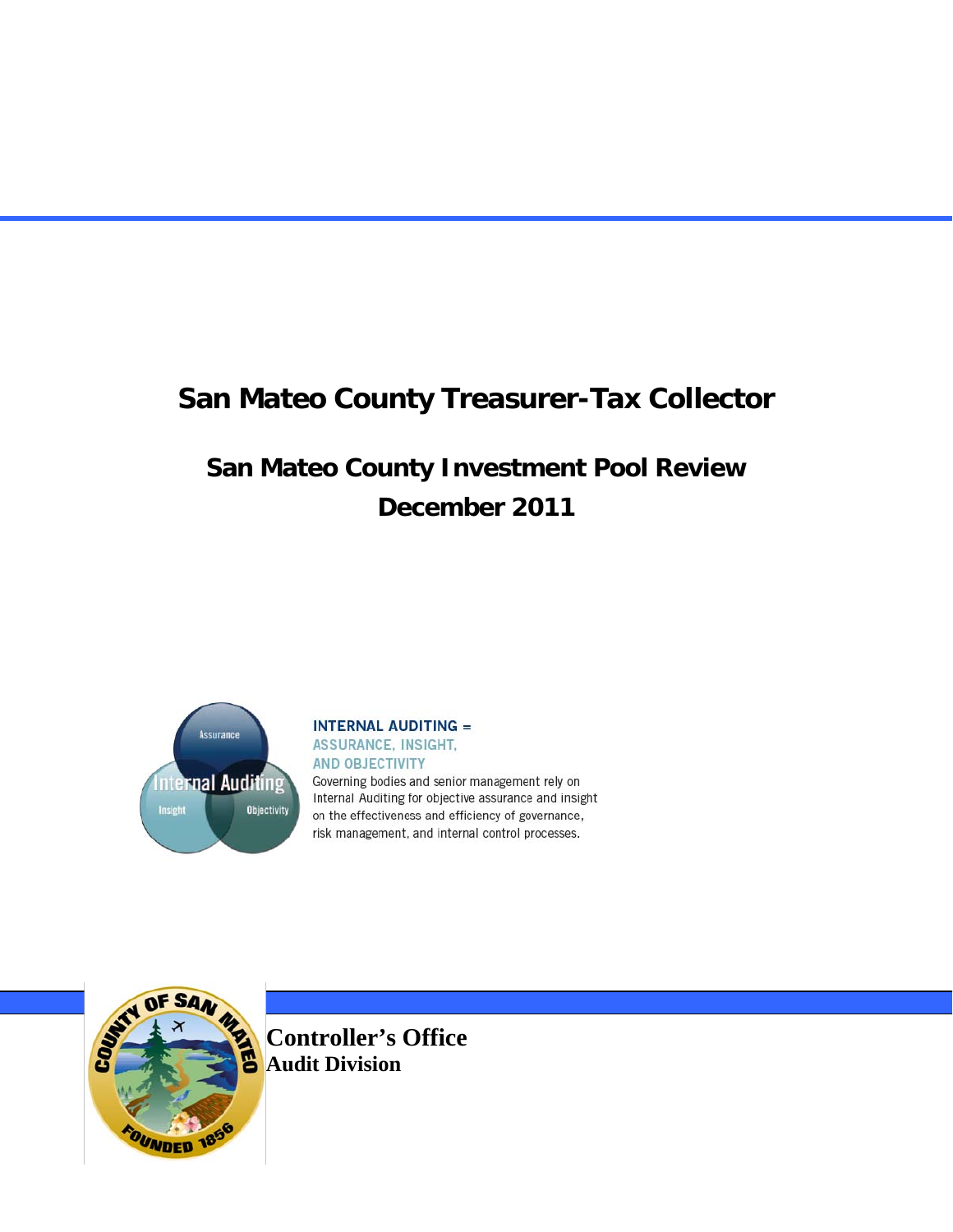# San Mateo County Investment Pool Review

#### **TABLE OF CONTENTS**

### $Page(s)$

| Management Review/Oversight |
|-----------------------------|
|                             |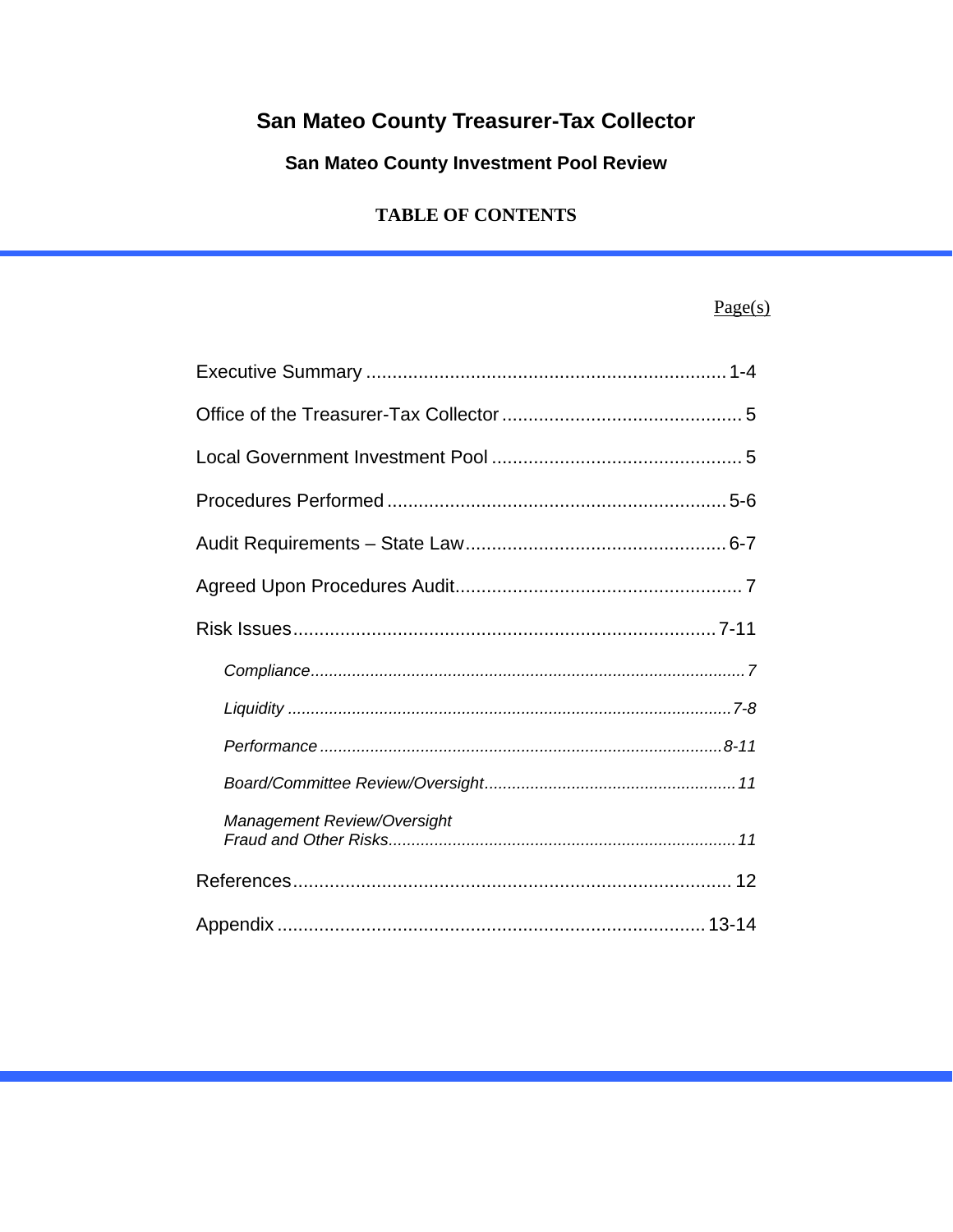#### **San Mateo County Investment Pool Review**

### Executive Summary

The Executive Summary is divided into 3 sections. Section I is on scope, including the risks that were considered. Section II provides information on the San Mateo County Investment Pool (Pool) and its oversight. Section III summarizes our observations. The rest of the report provides additional information regarding the Office of the County Treasurer-Tax Collector, Local Government Investment Pools, other audits and some of the risks noted below.

#### **I. Scope of Review**

State law requires the County Controller to perform or cause to be performed periodic reviews and an annual audit of assets in the County treasury. The County complies with these State law requirements and procures additional reviews as discussed later in the report. No reportable issues were noted from these audits and reviews.

This particular review is part of the Controller's routine audits of County departments and processes per State and local laws. These audits are generally risk-based and to avoid duplication rely upon other available audits and reviews to the extent they sufficiently address identified risks. As noted later in the report we relied on various reports and reviews of the Pool assets, especially on issues relating to accountability and compliance.

This review considered risk in the following inter-related areas: *Treasurer's Office Accomplishments include -*

- **Compliance**
- **Liquidity**
- **Performance**
- **Board/Committee Review/Oversight**
- **Management Review/Oversight**
- **F** Fraud and other risks

- Developed the Treasurer website to provide access and transparency to the public. Provides information on investment policies, agendas, meeting minutes for the Treasury Oversight Committee, press releases, and investment reports.
- $\triangleright$  Maintain customer satisfaction rating of over 90%

*Source: County of San Mateo FY 2010-11 and FY 2011-12 Recommended Budget*

Our examination of available audits and reviews, some of which are fairly comprehensive, indicates that adequate processes and controls exist in the areas of compliance, liquidity, performance and board/committee review/oversight. We also did not note any apparent problems in the other areas - management review/oversight or fraud and other risks. However, these other areas involve specific risks that could only be adequately addressed by obtaining a sufficient understanding directly from interviews of cognizant personnel and review of transactions, which were not in the scope of this review but will be performed in the next review. The risks identified also include those that may not be easily conducive to objective measurement and evaluation, such as credit or market risk that relies on ratings by third parties who are not directly accountable to investors such as the Pool participants. For example, the Lehman Brothers Holdings, Inc. investments complied with policy based on the rating criteria but still failed. Nothing in our review indicates the risk of a recurrence of a loss of the type and magnitude as the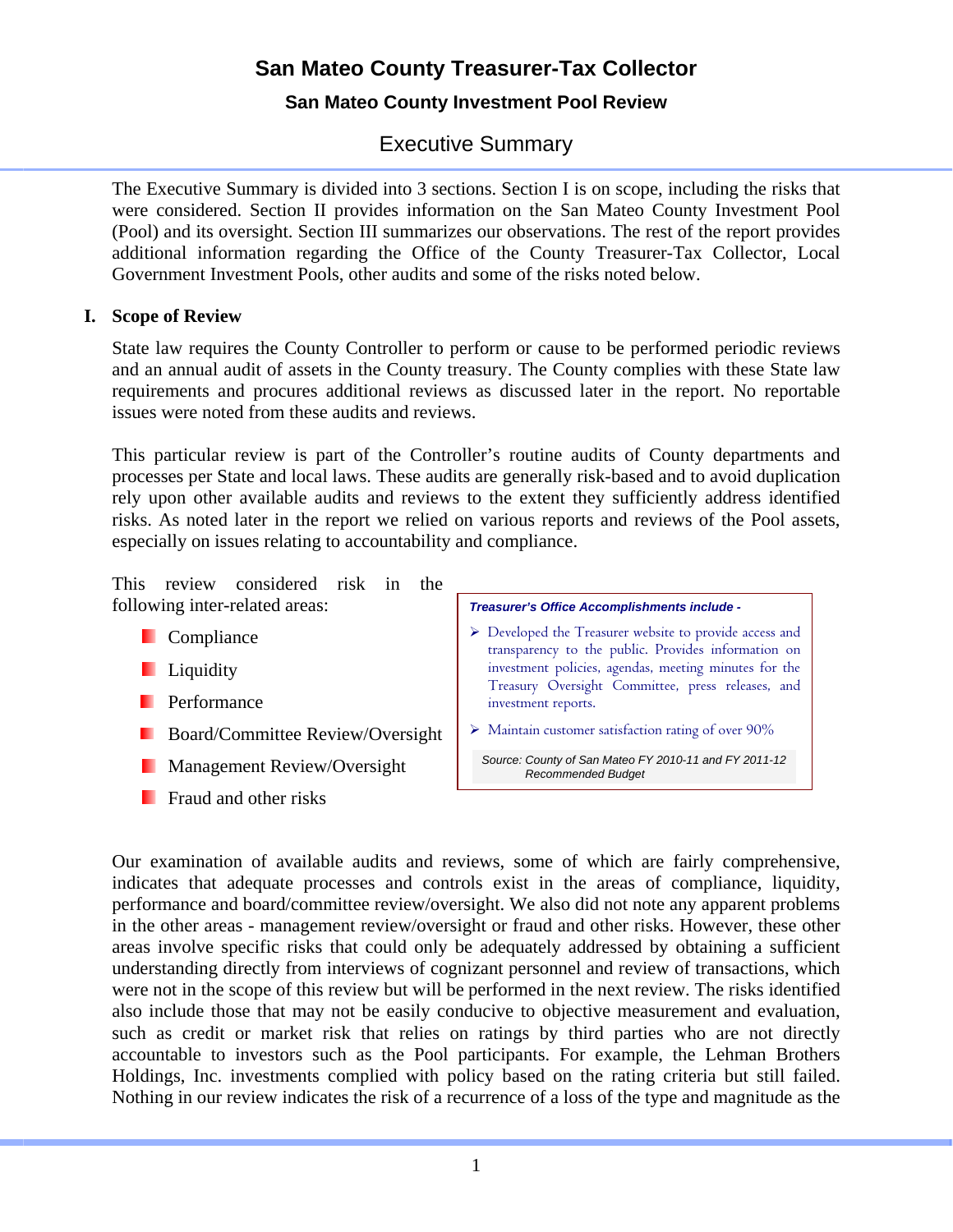#### **San Mateo County Investment Pool Review**

# Executive Summary

Lehman Investments. A brief background and an update on Lehman investments are given below.

#### *Lehman Investments*

Lehman Brothers Holdings, Inc. ("Lehman") declared bankruptcy on September 15, 2008. As of that date, the Pool held Lehman financial instruments totaling \$155 million in par value, making up 5.9% of Pool assets. This was within the 2008 Investment Policy limit of under 10% (reduced to 5% in the 2010 Investment Policy). The County's share of the loss was \$36.7 million.

At the time of finalizing this report, the latest update from the Treasurer-Tax Collector dated September 22, 2011 states that the "Lehman estate, the Ad Hoc Creditors Group to which we belong, and the formal creditors group led by Goldman Sachs, have arrived at a compromise plan that would pay San Mateo County 21.1 cents on the dollar or higher". The update also mentions that the County is vigorously pursuing litigation seeking recovery from the individual officers and directors of Lehman, and their accountants and advisors.

| Lehman Investments                                                                        |               |  |  |  |
|-------------------------------------------------------------------------------------------|---------------|--|--|--|
| Recorded Loss                                                                             |               |  |  |  |
| Pool Total                                                                                | \$155 million |  |  |  |
| <b>County Total</b>                                                                       | 36.7 million  |  |  |  |
| Anticipated Recovery*                                                                     |               |  |  |  |
| Pool Total                                                                                | 32.7 million  |  |  |  |
| <b>County Total</b>                                                                       | 7.7 million   |  |  |  |
| * Conservative estimates based on current<br>status - recovering 21.1 cents on the dollar |               |  |  |  |

In response to the Lehman loss the County had hired Alan Biller and Associates, investment consultants, to analyze Lehman investment decisions and review Treasurer's investment function. The consultants summarized their findings as follows:

- "The Pool was in compliance with California Government Code and the Policy from June 2007 through August 2008.
- Rationale to invest in Lehman securities was sound. Lehman had been a staple in the Pool for many years and was an issuer with whom the Treasurer's office was familiar.
- However, aggregate issuer exposure of 10% or greater (for Lehman and other issuers) was inconsistent with industry best practices and arguably in conflict with the Prudent Investor Rule."

*The Treasurer's office now limits aggregate non-US Government/Agency issuer exposure to 5%.* 

The Lehman investments were rated investment grade by the rating agencies virtually up to the day of Lehman's declaration of bankruptcy. The rating agencies have generally been immune to litigation as they have maintained that their ratings are "opinions" and so protected free speech. However, we noted that in an unrelated case, Moody's Investors Service Inc. and Standard & Poor's lost their bid to dismiss California Public Employees' Retirement System's \$1 billion lawsuit over their ratings that were relied on by the pension plan to make certain investments. The investments consisted primarily of risky subprime mortgages that eventually collapsed.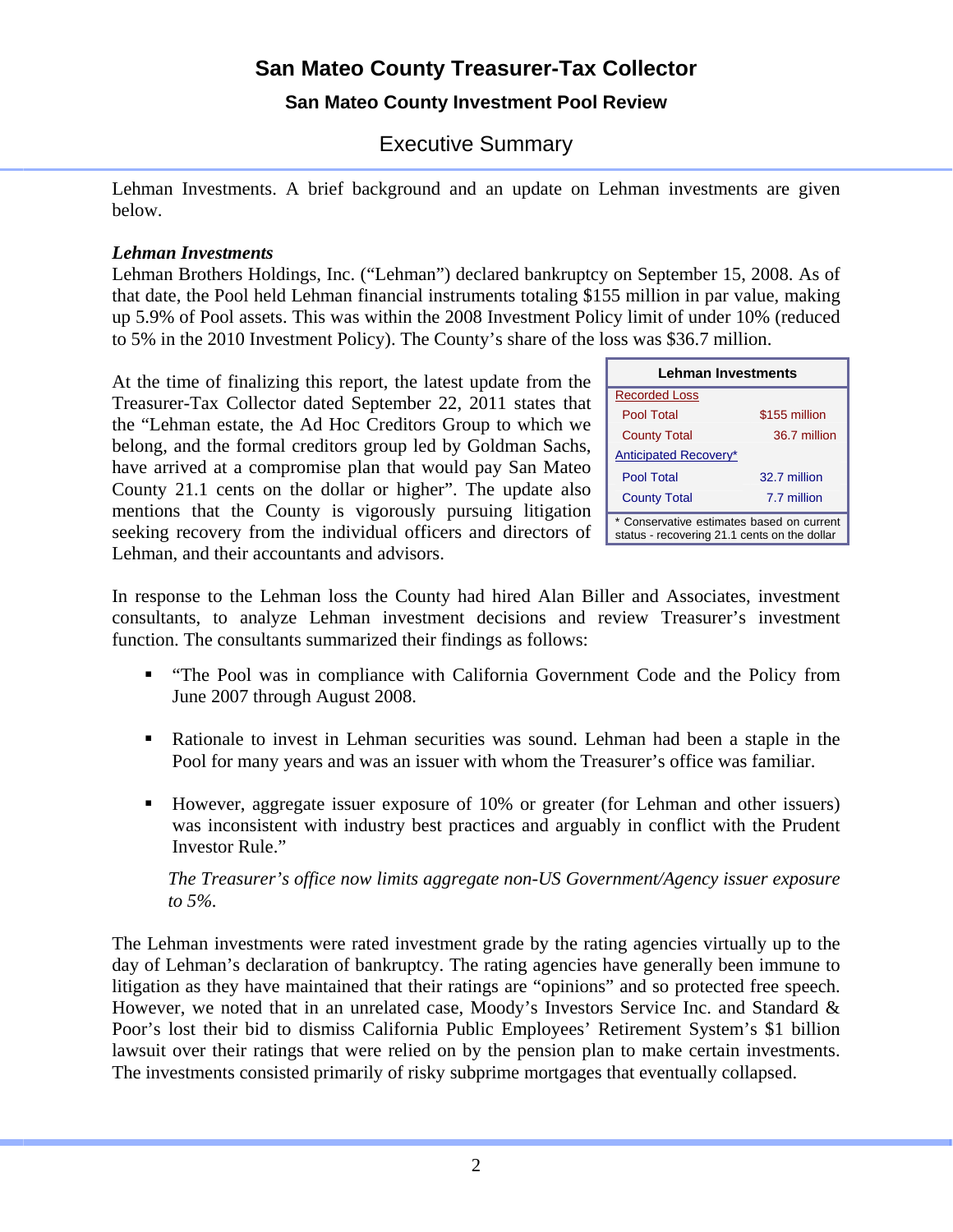#### **San Mateo County Investment Pool Review**

### Executive Summary

As noted below current policy requires investing of public funds in a manner which will provide maximum security of principal invested. We also note that the Treasury Oversight Committee's duties include evaluation of general strategies, monitoring results and including in its discussions the economic outlook, portfolio diversification, maturity structure and potential risks to the funds.

#### **II. San Mateo County Investment Pool and Oversight**

As of December 31, 2011, the Pool was valued at \$2.7 billion. County funds comprised 34% of the Pool. In the last fiscal year ended June 30, 2011 the Pool grew by \$31.4 million (1.27%) due to investments. The target for fiscal year 2011-12 is conservatively estimated at \$26.5 million  $(1.25\%)$ .

Under Section 2.91.040 of the San Mateo County Ordinance Code the County Treasurer-Tax Collector is delegated the authority to invest or reinvest the funds of the County and the funds of other depositors in the County Treasury pursuant to State law.

A Treasury Oversight Committee, formed in 1996 pursuant to State law, oversees investments. The Committee has a membership of 12 and its mission is to evaluate and monitor local agency investments to ensure safe and high rate of return on public assets. More information, including member roster and meeting dates and minutes, is available from the County's Boards and Commissions website at [http://www.co.sanmateo.ca.us/portal/site/bnc.](http://www.co.sanmateo.ca.us/portal/site/bnc)

The rules, regulations and policies relating to investments are included in a formal Board-approved Investment Policy, which is reviewed and updated periodically. As noted therein, it is the policy of the County Treasurer to invest public funds in a  $\Box$ 

| <b>San Mateo County Pool</b><br>December 31, 2011              |               |  |  |  |  |
|----------------------------------------------------------------|---------------|--|--|--|--|
| Par Value<br>\$2,698,059,000                                   |               |  |  |  |  |
| Market Value                                                   | 2,712,723,108 |  |  |  |  |
| Total Cost                                                     | 2,698,846,872 |  |  |  |  |
| Net Gain/Loss                                                  | 13,876,236    |  |  |  |  |
| Annual Income                                                  | 19,193,452    |  |  |  |  |
| <b>County Funds</b>                                            | 34.0%         |  |  |  |  |
| <b>School Districts</b>                                        | 31.7%         |  |  |  |  |
| <b>Voluntary Participants</b><br>23.0%                         |               |  |  |  |  |
| <b>Community College</b><br>6.7%                               |               |  |  |  |  |
| <b>Special Districts</b><br>4.6%                               |               |  |  |  |  |
| Average Moody Rating<br>АаЗ                                    |               |  |  |  |  |
| Average S&P Rating<br>A+                                       |               |  |  |  |  |
| Source: Treasurer's December 2011<br>Monthly Investment Report |               |  |  |  |  |

manner which will provide maximum security of principal invested with secondary emphasis on providing adequate liquidity to pool participants, achieving the highest yield while conforming to all applicable statutes and resolutions governing the investment of public funds. The Investment Policy is available online at the Treasurer-Tax Collector's website at [http://www.sanmateocountytreasurer.org/,](http://www.sanmateocountytreasurer.org/) which also includes links to various other pertinent information such as investment reports, compliance reports, audit reports, etc.

As mentioned previously, State law requires the County Controller to perform or cause to be performed periodic reviews and an annual audit of assets in the County treasury. The reviews include counting of cash and reconciliation of Treasurer's records with Controller's records, and are duly performed by Controller's staff. The annual audit is performed by the Grand Jury auditors as part of their annual audit of the County's Comprehensive Annual Financial Report (CAFR). The County also procures an annual 'Agreed Upon Procedures' audit to evaluate compliance with investment requirements per State law and Investment Policy. There were no adverse findings noted from the reviews and audits. The CAFR is available at the Controller's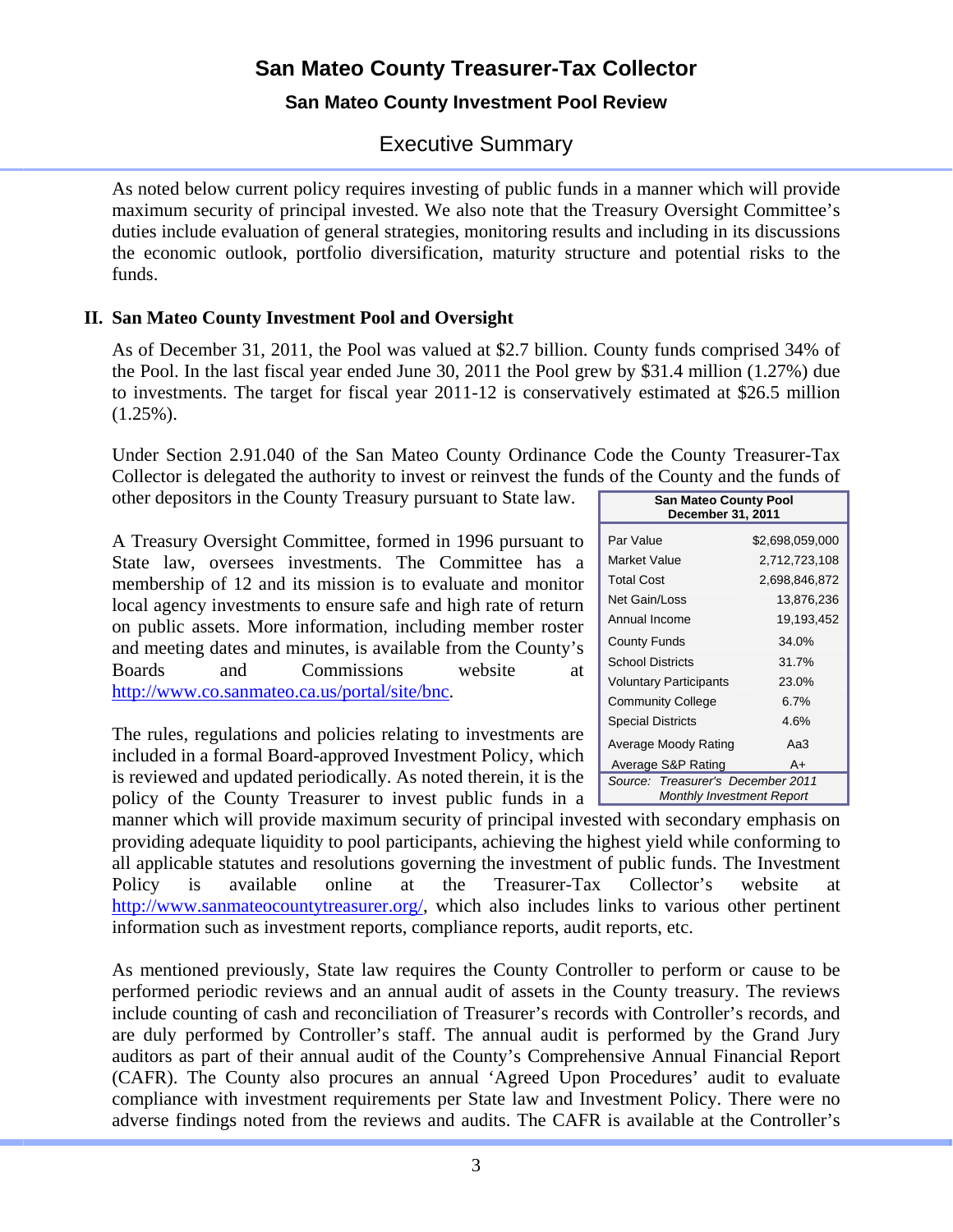#### **San Mateo County Investment Pool Review**

### Executive Summary

website at [http://www.co.sanmateo.ca.us/portal/site/controller.](http://www.co.sanmateo.ca.us/portal/site/controller) The 'Agreed Upon Procedures' audit reports are available at the Treasurer-Tax Collector's website.

The current Treasurer-Tax Collector has hired PFM Asset Management LLC, an investment advisor, to review the Pool portfolio and provide monthly reports. The purpose of these reports is to verify the accuracy of the County's portfolio holdings information and verify the portfolio's compliance with the California Government Code and County's Investment Policy. These reports are also available at the Treasurer-Tax Collector website.

#### **III. Summary of Observations**

As noted above, there were no reportable exceptions. Some highlights are as follows:

- *Cash Flow and Cash Reserves (See pages 7-8 for details)*
	- o *Cash Flow*: Policy on liquidity attempts to match maturities with a 15 month projected cash flow. An inspection of the monthly reports of actual versus estimate of the net cash flow shows insignificant variance.
	- o *Cash Reserves:* The 2010 Comprehensive Annual Financial Report (CAFR) shows the total cash (and cash equivalents) represent 2% of the County's total cash and investments. In other words, 98% is currently invested.
- *Performance of the San Mateo County Investment Pool (See appendix on pages13-14)*
	- o Pool yields are higher than CA Local Agency Investment Fund (LAIF) in 6 out of the last 10 fiscal years (yield is identical in one fiscal year) and 90 Day T-Bills in 8 out of the last 10 fiscal years.
	- o The 10-year average return for the Pool is 3.0% compared to 2.8% average return of selected CA counties. Of the 20 largest CA counties by population, 14 counties historical data was available and used in this average.
	- o As shown above, the Pool's average return compares favorably with other counties when taking a long term view despite the significant loss incurred by the Pool on Lehman investments. The Pool's average returns in the short term, however, lagged behind other counties: 5-year average - 2.5% vs. 2.8% and 3 year average - 1.3% vs. 1.6%.
- *Investment Fees*

We were only able to obtain investment fee data for three other counties. Compared to the three counties, the Pool incurred identical or lower investment fees as a percentage of fund value. See table on page 9.

*Best Practices*

The Pool currently follows all the best practices compiled from a report by the Government Finance Officers Association (GFOA) and by a global investment consulting firm.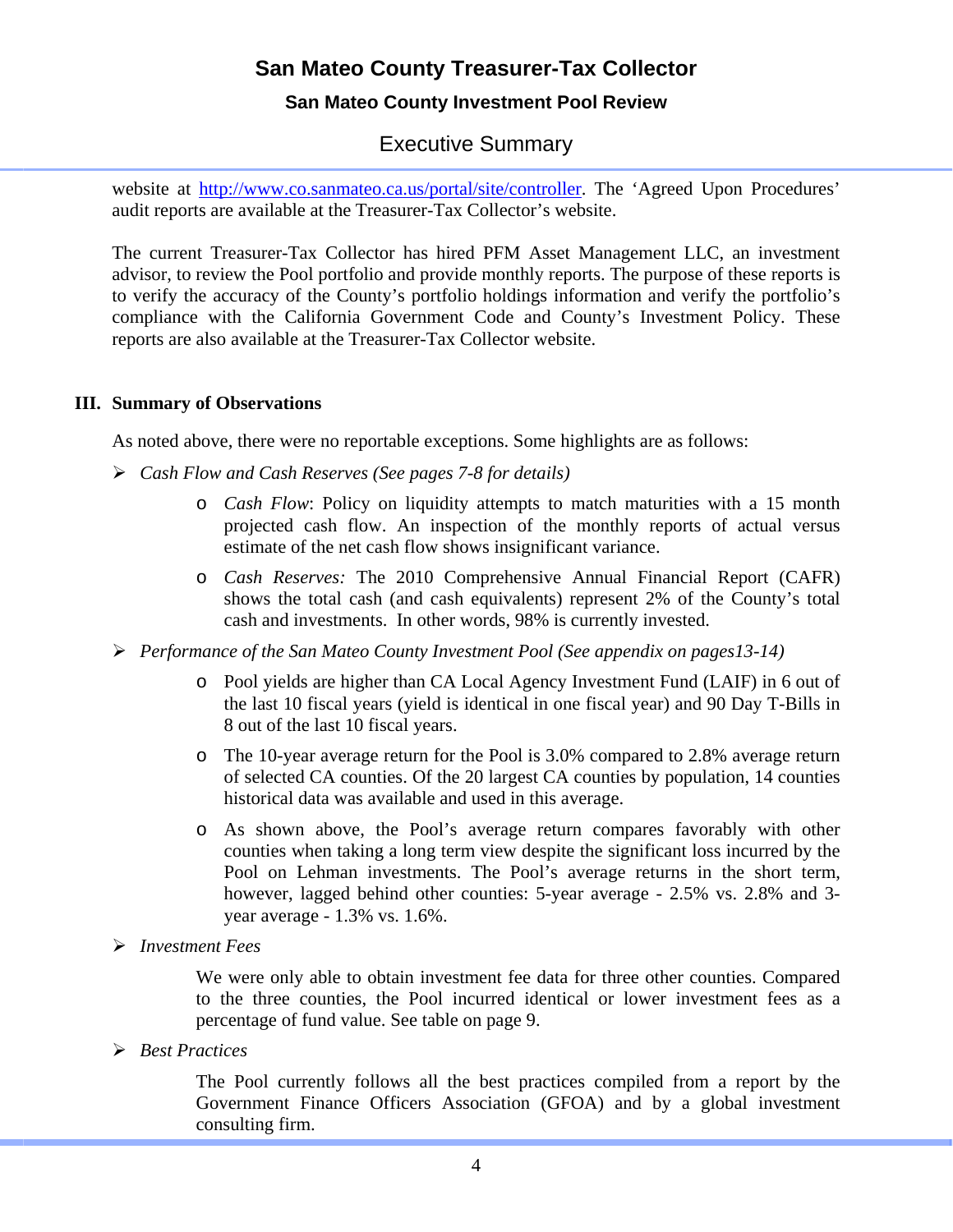#### **San Mateo County Investment Pool Review**

This section of the report includes additional information regarding the Office of the County Treasurer-Tax Collector, Local Government Investment Pools, other audits and some of the risks noted on page one.

#### **Office of the Treasurer-Tax Collector**

The Office of the Treasurer-Tax Collector consists of three departments organized by major functional areas – Tax Collector, Revenue Services, and Treasurer. The Tax Collector provides funding for taxing agencies through the collection of property taxes. Revenue Services provides billing and revenue debt collection services to County departments. The Treasurer manages the financial assets of the County and maintains the value of the investment pool through administration of the County treasury for County departments, special districts, schools, cities and taxpayers. The Treasurer is also responsible for providing the following services to the County and its taxpayers: cashiering; banking; receiving and preparing payments for processing; Paying Agent responsibilities for General Obligation bonds and Tax Revenue Anticipation Notes; Transient Occupancy Tax and miscellaneous small business licenses.

#### **Local Government Investment Pool**

The inflow of revenues to local government agencies rarely matches the timing of their expenditure obligations. As a result, local agencies can amass significant amounts of idle cash surpluses at certain times of the year. Local governments have pooled such surpluses for investment purposes for many years. In particular, smaller agencies, such as school districts and special purpose districts, have pooled investment funds with larger county governments. Pooling has provided such agencies with investment benefits and opportunities similar to that of larger agencies without requiring the same level of administrative cost and oversight. The investment objectives of all Local Government Investment Pools generally are, in order of priority, 1) safety of principal, 2) liquidity, and 3) yield.

#### **Procedures Performed**

As noted in the Executive Summary, this review considered risk in Compliance, Liquidity, Performance, Board/Committee Review/Oversight, Management Review/Oversight, and Fraud and other risks.

To address the risks described above we performed the following procedures:

- $\checkmark$  Ascertained procedures performed by Controller's Office staff to determine compliance with California Code Section 26920 and 26905 (details in Audit Requirements - State Law).
- $\checkmark$  Summarized and reviewed the Agreed-Upon Procedures Audit Report performed by Macias Gini & O'Connell for the last five fiscal years. Identified and followed up on any findings.
- $\checkmark$  Ensured the Pool met its liquidity requirement and compared monthly cash flow estimates to actuals through investment reports.
- $\checkmark$  Compared the investment returns of the Pool to other Local Government Investment Pools (LGIPs). Determined if an opportunity exists to emulate investment pools that consistently outperformed other pools while maintaining investment objectives such as safety of principal and liquidity.
- $\checkmark$  Compared the investment fees of the Pool to other California County Pools.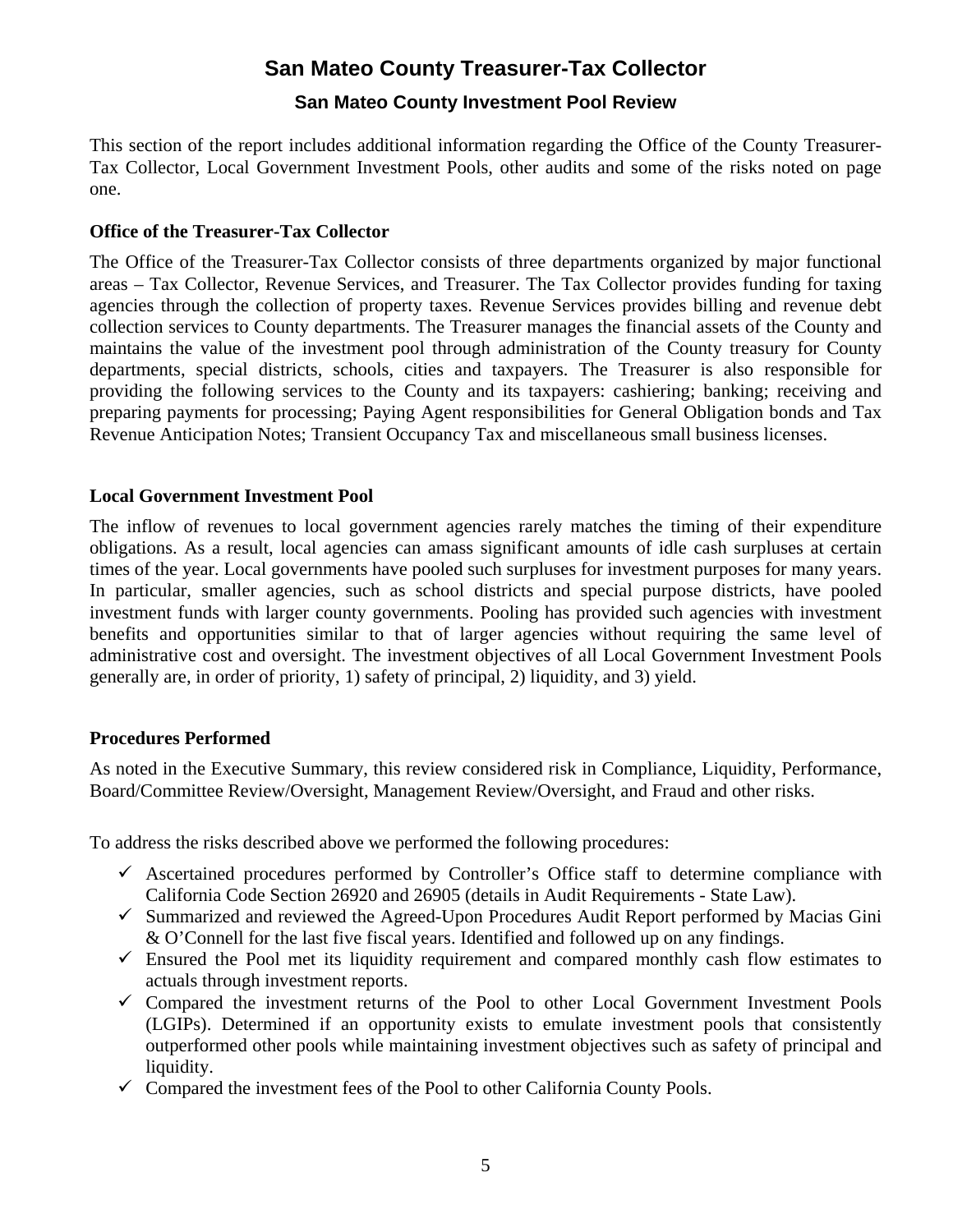#### **San Mateo County Investment Pool Review**

- $\checkmark$  Researched the cash reserve policy of the County to calculate the minimum amount required. If this amount was met, determined whether the reserves exceeded policy or funds were not effectively utilized.
- $\checkmark$  Compiled a list of LGIP Best Practices and evaluated whether the Investment Policies of San Mateo County follows these practices.
- Reviewed and compared the San Mateo County Investment Policy dated January 2008 and January 2011 to compare the changes after the Lehman bankruptcy. Also, researched financial reform bills and measures passed to prevent another collapse.

#### **Audit Requirements - State Law**

State law requires the County Auditor/Controller to perform or cause to be performed periodic reviews and an annual audit of assets in the County treasury. The County complies with these State law requirements as discussed below. No reportable issues were noted from these audits and reviews.

California Code - Section 26920

- (a) At least once in each quarter, the county auditor shall perform, or cause to be performed, a review of the treasurer's statement of assets in the county treasury. Each county shall fund and allocate the cost of the review in accordance with that county's established budgetary practice. The auditor's review shall be accomplished in accordance with the appropriate professional standards, as determined by the county auditor. The treasurer shall prepare a statement showing the amount and type of assets in the county treasury as of the date of the review. The review shall include:
	- (1) Counting cash in the county treasury.
		- *This requirement is performed quarterly by the Controller's Office.*
	- (2) Verifying that the records of the county treasurer and auditor are reconciled pursuant to Section 26905.

California Code - Section 26905

 Not later than the last day of each month, the auditor shall reconcile the cash and investment accounts as stated on the auditor's books with the cash and investment accounts as stated on the treasurer's books as of the close of business of the preceding month to determine that the amounts in those accounts as stated on the books of the treasurer are in agreement with the amounts in those accounts as stated on the books of the auditor.

- *This requirement is performed daily by the Controller's Office.*
- (3) A report to the board of supervisors issued in accordance with the appropriate professional standards, as determined by the county auditor.
	- *This requirement is fulfilled annually as part of the audit of the Comprehensive Annual Financial Report (CAFR).*
- (b) The auditor shall, at least annually, perform or cause to be performed an audit of the assets in the county treasury and express an opinion whether the treasurer's statement of assets is presented fairly and in accordance with generally accepted accounting principles. The audit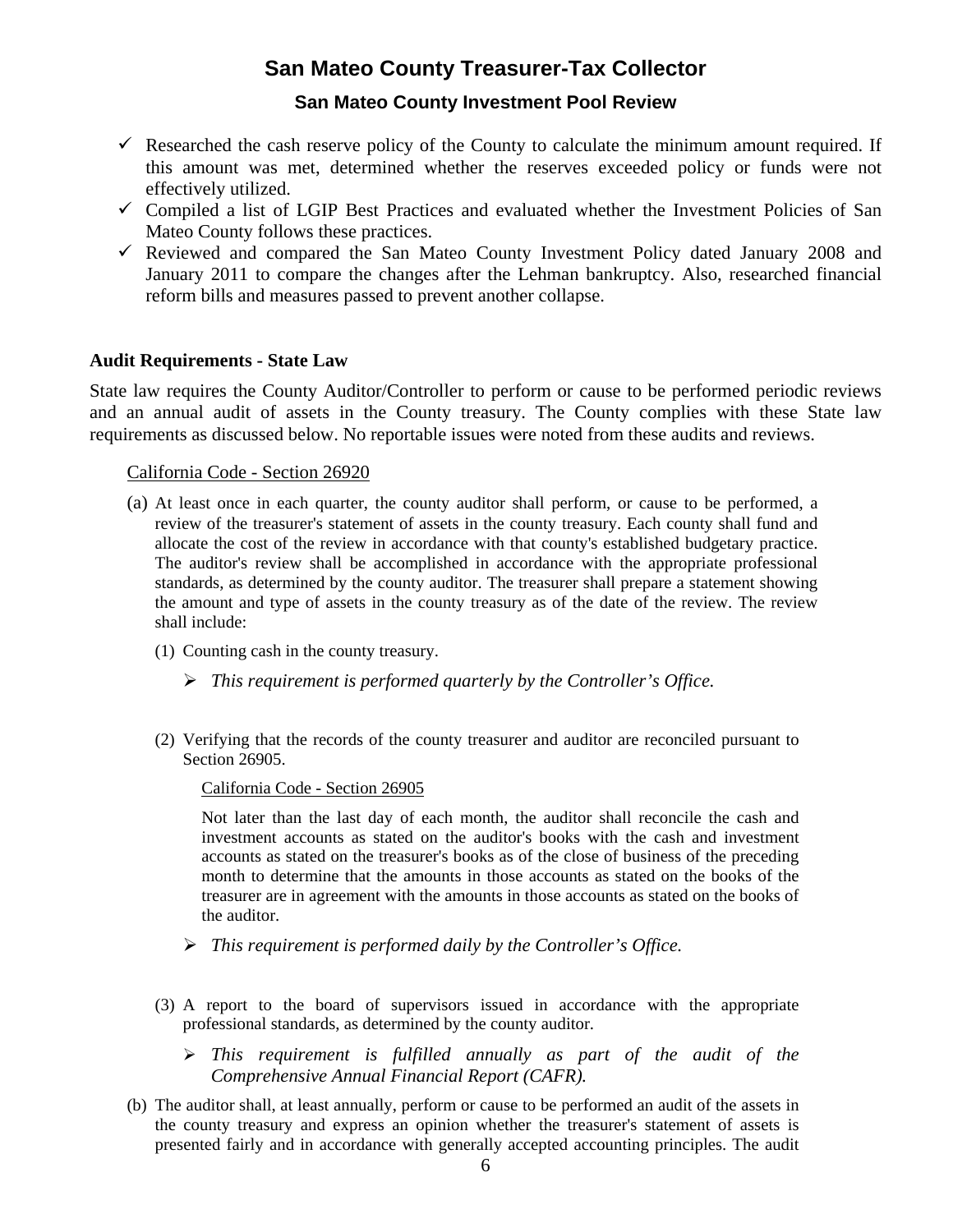#### **San Mateo County Investment Pool Review**

report shall be addressed to the board of supervisors. The review required by subdivision (a) need not be performed for the period when an audit is conducted in accordance with this subdivision.

 *This requirement is fulfilled annually as part of the audit of the Comprehensive Annual Financial Report (CAFR).*

#### **Agreed-Upon Procedures Audit**

The County procures an annual Agreed-Upon Procedures audit by an independent external auditor. As mentioned previously, the Agreed-Upon Procedures Audit Report is available online at the Treasurer-Tax Collector's website at [http://www.sanmateocountytreasurer.org/.](http://www.sanmateocountytreasurer.org/) Currently the audit is conducted by Macias Gini & O'Connell LLP, Certified Public Accountants & Management Consultants (Macias). This is done to assist the County evaluate its compliance with the investment requirements presented in Article 6, Sections 27130 through 27137 of the California Government Code and the San Mateo County Investment Policy. In the last six years, 14 procedures were performed each fiscal year with one finding in FY 2009-10 and another in FY 2010-11.

The finding in FY 2009-10 stated the County Treasurer continued to follow the Investment Policy dated January 2008. At the time this finding was reported, the revised Investment Policy as of January 2010 had been submitted for Board review and approval. The 2010 policy was subsequently approved on February 9, 2010.

The finding in FY 2010-11 relates to the procedure verifying that the County requested and received written acknowledgement that each Pool participant received a copy of the Investment Policy. The finding stated that the County requested but did not receive a written acknowledgement from the City of Burlingame. The status remains outstanding as Burlingame considers its options regarding its participation in the Investment Pool.

#### **Risk Issues**

#### *Compliance*

As noted in the Executive Summary, our observations regarding compliance indicate that adequate processes and controls exist based on available audits and reviews. In addition to the statutory audits/reviews and an annual Agreed-Upon Procedures audit by Macias as noted above, a consultant hired by the Treasurer's Office, PFM Asset Management, performs a monthly compliance review, which covers sector allocation, fund limitation, issuer limit, maturity date, and credit rating. The PFM reports that were available at the time of the review state that the "portfolio complies with the California Government Code and the County of San Mateo's Investment Policy as of the date of the report".

#### *Liquidity*

*Cash Flow:* California Government Code Section 53646 (b) (3) addresses the requirement for a local agency to include a statement denoting the ability of the local agency to meet its pool's expenditure requirements for the next six months or provide an explanation as to why sufficient money may or may not be available. There are no other requirements for identifying cash flows and setting liquidity targets at the local agency.

San Mateo County's Investment Policy on liquidity attempts to match maturities with its 15 month projected cash flow. The cash flow is planned in advance. The Monthly Investment Report provides a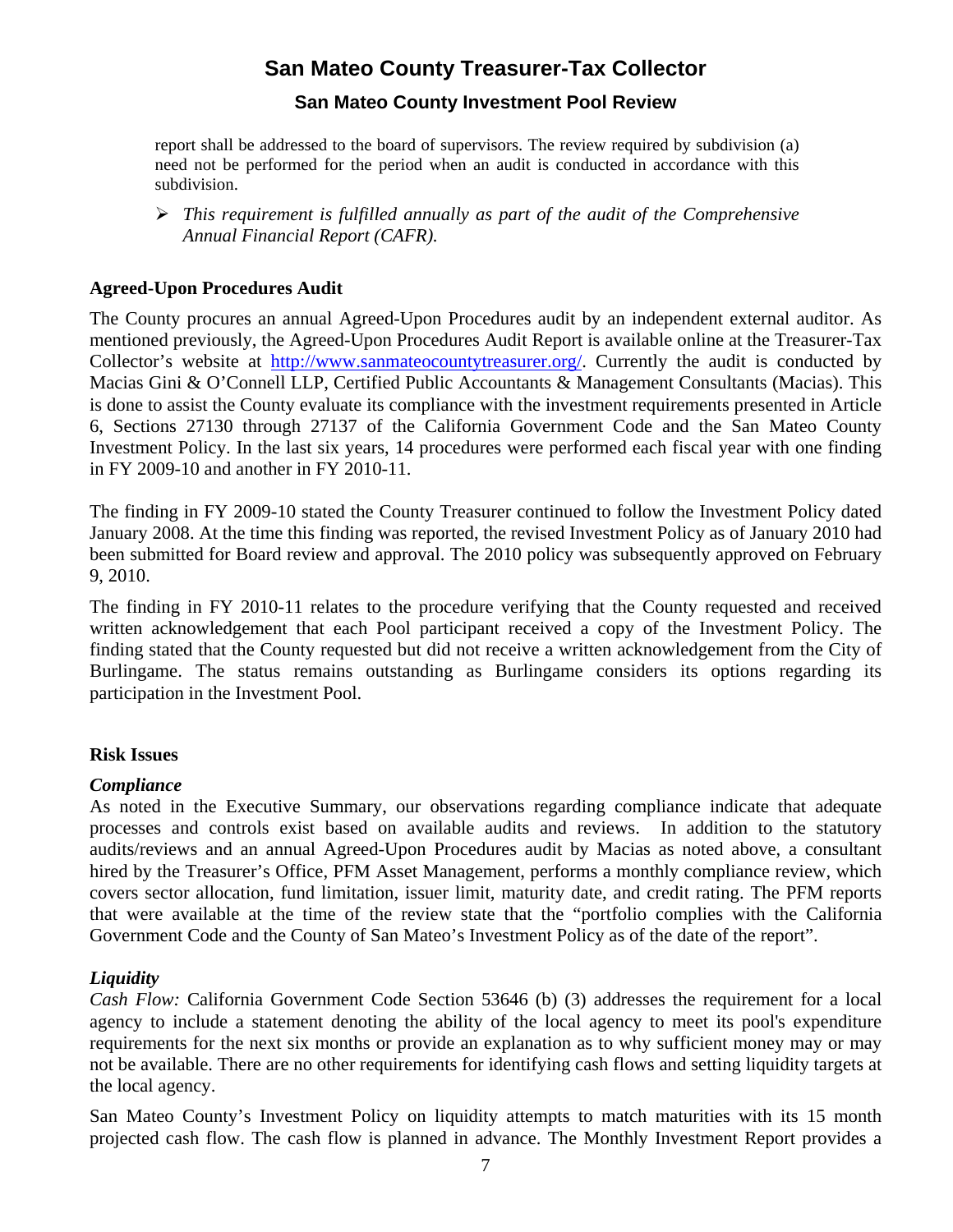#### **San Mateo County Investment Pool Review**

rolling year projected cash flow by participant. An analysis of the monthly actual versus estimate cash flow shows an insignificant variance. The actual versus estimate for each quarter from 2008 through 2011 shows a variance of 0.01% of the total cash in and cash out amounts, which is inconsequential.

*Cash Reserves:* The San Mateo County policy on cash reserves is to "Maintain a minimum reserve equivalent to 2% of net appropriations for one-time emergencies, unanticipated mid-year losses of funding, and short-term coverage of unanticipated cost overruns." The net appropriations for FY 2010-11 was \$1.5 billion, 2% of which equals \$30 million – the exact amount of cash deposited in a Bank of New York earnings credit account as of June 30, 2011.

The 2011 Comprehensive Annual Financial Report (CAFR) shows the total cash and cash equivalents represent 2% of the County's total cash and investments. In other words, 98% is currently invested.

#### *Performance*

This section covers Pool performance, investment fees, and best practices. We have also included a brief discussion on Lehman investments and related risk.

#### Pool Performance

Unlike San Mateo County pool reports that are detailed and available online, the investment pool reports for other Bay Area counties are generally unavailable or provide very limited data. The bulk of the comparative data comes from Southern California counties. The likely explanation for this disparity is due to the Orange County Investment Pool bankruptcy in 1994. This may have pressured county governments in the region to provide detailed monthly reporting available to the public.

The San Mateo County Pool can be compared to any California LGIP since laws and regulations that govern LGIPs are prescribed by the State. While the location, size of the fund or the number of participants may not affect performance significantly as the funds are invested based on State guidelines that significantly limit discretion within specified investment types and allocation, yield variations can occur due to the selection and weighting of investment types within the prescribed guidelines.

The 20 largest counties by population were selected to compare investment yields (see Appendix 1) and fees in this review. About half the counties posted historical data of up to five years. The other half had incomplete data or did not make reports available to the public.

The San Mateo County Investment Pool outperforms the selected California counties' LGIPs 10-year average, but lags behind the 3-year average.

| <b>Description</b>               | 3 Year Avg.<br>(FY 09 to FY 11)<br>(during Lehman Bankruptcy) | 10 Year Avg.<br>(FY 02 to FY 11) |
|----------------------------------|---------------------------------------------------------------|----------------------------------|
| San Mateo County Investment Pool | 1.3%                                                          | 3.0%                             |
| Selected CA Counties' LGIP Avg.  | 1.6%                                                          | 2.8%                             |

The pool investment yields show that no county outperforms others on a consistent basis. The California State Code imposes restrictions and limits for each investment type. It is up to the discretion of each county to set investment policy limits and allocate their funds within the confines set by State Code. For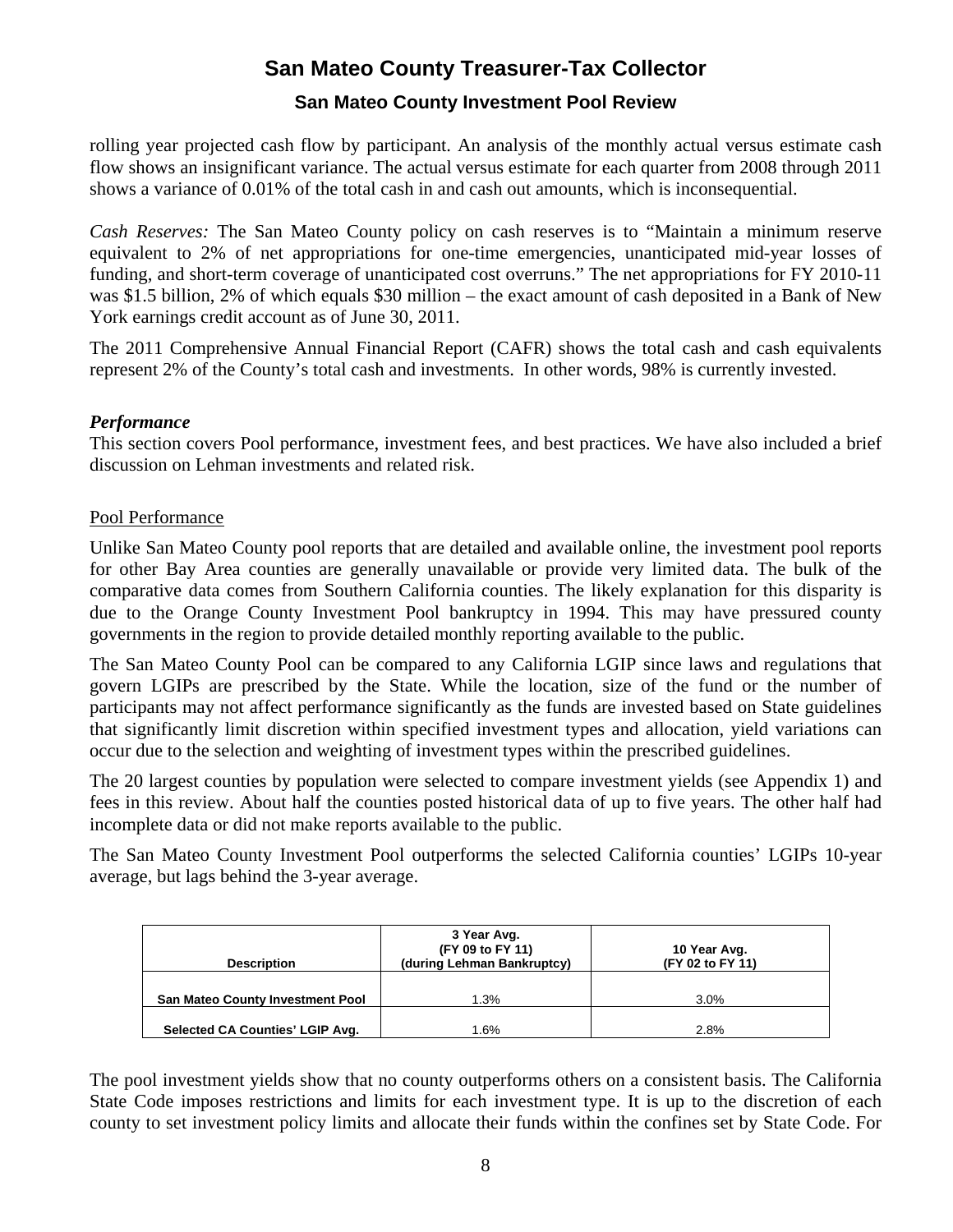#### **San Mateo County Investment Pool Review**

this reason, the yield among investment pools will vary based on the selection and weighting of investment types that outperform or underperform over time. The current San Mateo County asset allocation is shown below with limits per the Investment Policy and the California State Code.

|                                                                                             | Pool                 | <b>Specified Limits</b>     |                                |  |  |
|---------------------------------------------------------------------------------------------|----------------------|-----------------------------|--------------------------------|--|--|
| <b>Investment Type</b>                                                                      | Asset<br>Allocation* | <b>Investment</b><br>Policy | <b>CA State Code</b>           |  |  |
| <b>US Treasury Obligations</b>                                                              | 22.0%                | no limit                    | no limit                       |  |  |
| Repurchase Agreements by US Treasury/Agency                                                 | 5.3%                 | no limit                    | no limit                       |  |  |
| Negotiable CDs/BNs                                                                          | 1.7%                 | 30.0%                       | 30.0%                          |  |  |
| <b>Collateralized Time Deposits</b>                                                         | 0.0%                 | 15.0%                       | no limit                       |  |  |
| <b>Commercial Paper</b>                                                                     | 4.5%                 | 40.0%                       | 65.0%                          |  |  |
| <b>Corporate Bonds</b>                                                                      | 17.2%                | 30.0%                       | 30.0%                          |  |  |
| <b>US Agencies</b>                                                                          | 47.6%                | no limit                    | no limit                       |  |  |
| Mortgages                                                                                   | 0.0%                 | 20.0%                       | 20.0%                          |  |  |
| LAIF                                                                                        | 1.7%                 | Up to State Limit**         | \$50 million                   |  |  |
| <b>Banker's Acceptances</b>                                                                 | 0.0%                 | $30\%***$                   | 40.0%                          |  |  |
| <b>Asset Backed Securities</b>                                                              | 0.0%                 | 20.0%                       | 20.0%                          |  |  |
| <b>Money Market</b>                                                                         | $0.0\%$              | 10.0%                       | 20.0%                          |  |  |
| Reverse repurchase agreements                                                               | 0.0%                 | n/a                         | 20% of portfolio<br>base value |  |  |
| Total                                                                                       | 100.0%               |                             |                                |  |  |
| *As of September 30, 2011<br>**State Limit is \$50 million<br>***15% Domestic & 15% Foreign |                      |                             |                                |  |  |
| BOLD items where San Mateo County Investment Policy Limits stricter than State maximum      |                      |                             |                                |  |  |

#### Investment Fees

Comparison of fee data with the available data for four counties:

| Investment Fees (for FY 2010-11)                                           |       |           |               |  |  |  |
|----------------------------------------------------------------------------|-------|-----------|---------------|--|--|--|
| <b>Total Fees</b><br><b>Total Fees</b><br><b>Fund Value</b><br>County<br>% |       |           |               |  |  |  |
| San Mateo County*                                                          | 0.13% | 3,101,366 | 2,467,497,614 |  |  |  |
| <b>Orange County</b>                                                       | 0.13% | 4,311,714 | 3,316,703,543 |  |  |  |
| <b>Solano County</b>                                                       | 0.16% | 1,147,932 | 701,373,979   |  |  |  |
| <b>Sonoma County</b>                                                       | 0.13% | 1,998,526 | 1,568,971,868 |  |  |  |
| *Total Fees consist of 0.12% administrative fees and 0.01% bank fees.      |       |           |               |  |  |  |

The table above shows the total fees as a percentage of the fund value for San Mateo County is identical or lower than other counties.

#### Best Practices

Below is a compilation of LGIP best practices from multiple sources. The sources include reports by the Government Finance Officers Association (GFOA) and a global investment consulting firm.

 $\triangleright$  Recordkeeping - accurate and timely recordkeeping practices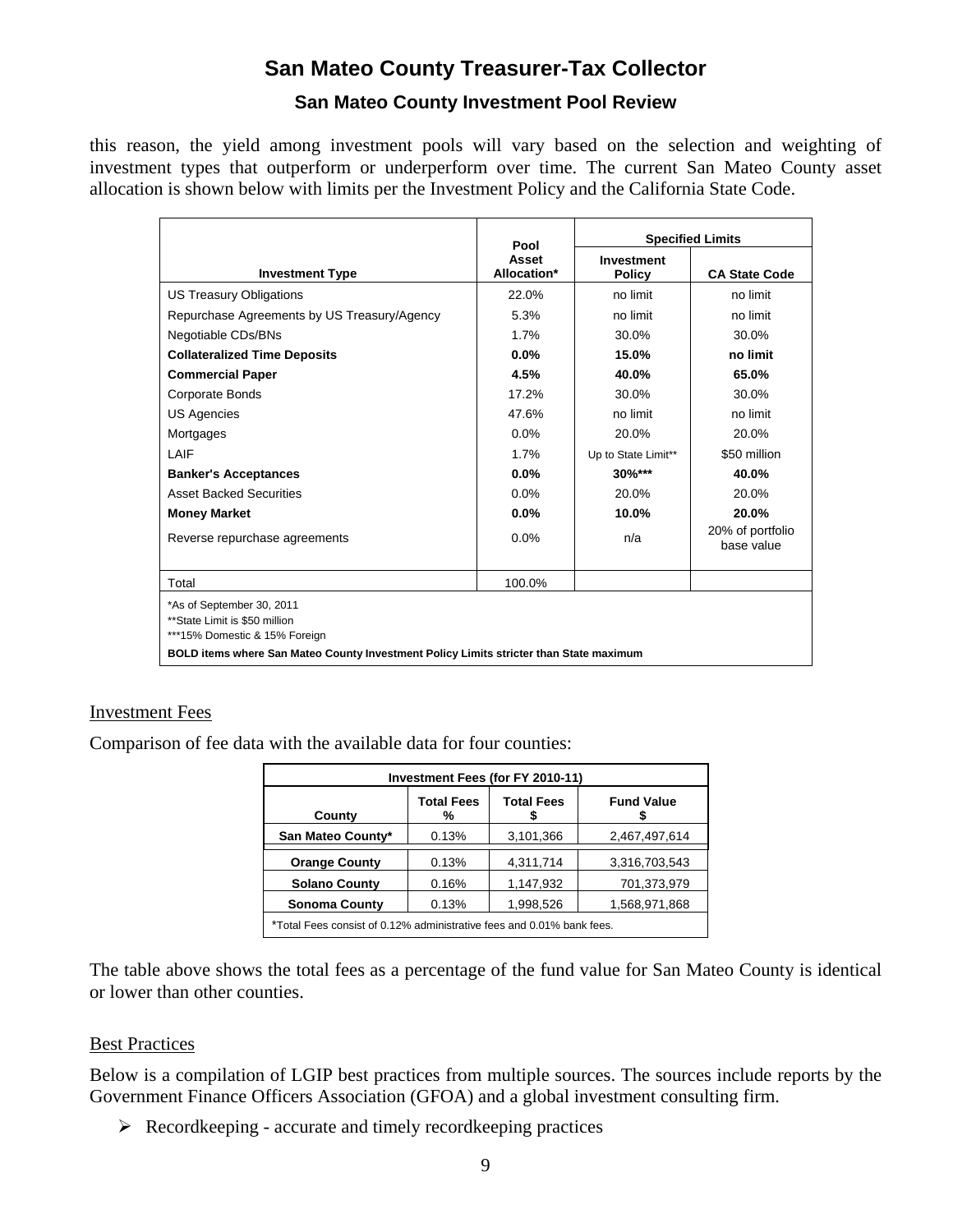# **San Mateo County Treasurer-Tax Collector San Mateo County Investment Pool Review**

- Custodian experience and expertise with Local Government Investment Pools
- $\triangleright$  Investment Management use of outside managers or qualified in-house staff
	- o Evaluate qualifications and experience of oversight committee
- $\triangleright$  Compliance with investment guidelines, policies and statutes
- $\triangleright$  Emulate "2a-7-like" funds (money market funds regulated by SEC Rule 2a-7), with the objectives of principal preservation and liquidity
- $\triangleright$  Explore the possibility of expanding the lineup of pools available to participants
- $\triangleright$  Calculate the yield on the LGIP based on yield calculation rules
- $\triangleright$  Formalize the process of communication
- $\triangleright$  Investment Guidelines & Strategies in line with the purpose and objectives of a Local Government Investment Pool
- $\triangleright$  Communications with participants on providing information in order to manage liquidity, understand yield and track purchase and redemption activity
- $\triangleright$  Evaluate variable net asset value of LGIPs to appropriate benchmarks
- $\triangleright$  Confirm that an LGIP provides regular, detailed reporting to pool participants and follows accepted reporting standards.

The Pool currently follows all the best practices mentioned above. This is verified through the Agreed-Upon Procedures Audit Report.

#### Lehman Investment and Related Risk

On September 15, 2008, Lehman filed for Chapter 11 bankruptcy protection. The Pool held Lehman investments totaling \$155 million in par value, making up 5.9% of Pool assets. The County's share was \$36.7 million. The municipalities worst hit by the collapse and a breakdown of San Mateo County's \$155 million in Lehman investments by participant are shown below.

| Investment in Lehman (Prior to Sep 2008<br>Bankruptcy) | % of<br>Fund |      |
|--------------------------------------------------------|--------------|------|
| 1. San Mateo County, CA                                | \$155M       | 5.9% |
| 2. Sarasota County, FL                                 | \$40M        | 4.4% |
| 3. Monterey County, CA                                 | 3.0%         |      |
| 4. Long Beach, CA                                      | \$20M        | 1.2% |
| 5. Port St. Lucie, FL                                  | 5.5%         |      |



After 2008, changes have been made to the San Mateo County Pooled Fund Investment Policy. This includes a drop in the limitations on the percentage of fund per issuer from 10% to 5% for Bankers Acceptances, Collateralized Time Deposits, Negotiable Certificate of Deposits, Commercial Paper, and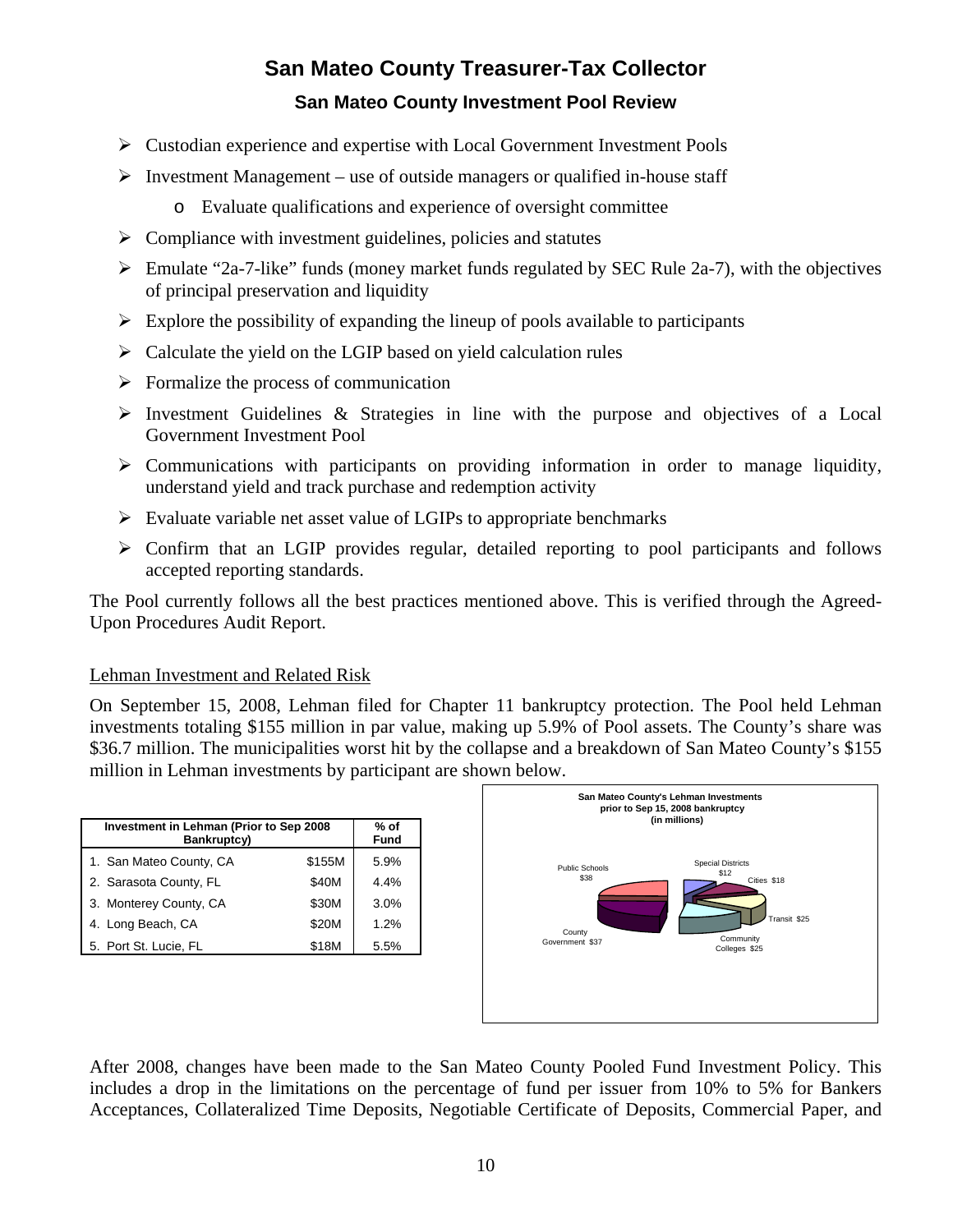#### **San Mateo County Investment Pool Review**

Corporate Bonds. Also, the maturity date for Obligations from the U.S. Treasury, U.S. Agencies, and Government Sponsored Enterprises has been reduced from 15 years to 7 years.

At the national level, the Dodd-Frank Financial Reform Bill includes two provisions to prevent an event like the Lehman collapse from reoccurring. The first is the Speier Amendment, which would limit the amount of leverage for systemically significant firms to 15:1 (in late 2007, the leverage at Lehman was 31:1). Federal regulators require banks to keep their leverage under control by holding a certain amount of capital as cushion in case their investments lose money. The second provision is the Collins Amendment, which would require banks to hold high-quality capital in determining the leverage ratio since banks may try to get around the Speier Amendment by using low-quality assets. In combination, the Speier and Collins Amendments reduce the risk of another Lehman-like crisis from reoccurring in the future.

#### *Board/Committee Review/Oversight*

As noted in the Executive Summary, there is a Treasury Oversight Committee that oversees Pool investments. The 'Agreed Upon Procedures' audit mentioned above includes ensuring that Committee members were qualified under requirements prescribed by State law and not participating in investment related activities prohibited by State law.

# *Management Review/Oversight*

#### *Fraud and Other Risks*

As mentioned in the Executive Summary, these areas involve specific risks identified through our risk analysis that could only be adequately addressed by obtaining a sufficient understanding directly from interviews of cognizant personnel and review of transactions, which were not in the scope of this review but will be performed in the next review.

County of San Mater Controller

Redwood City, California March 5, 2012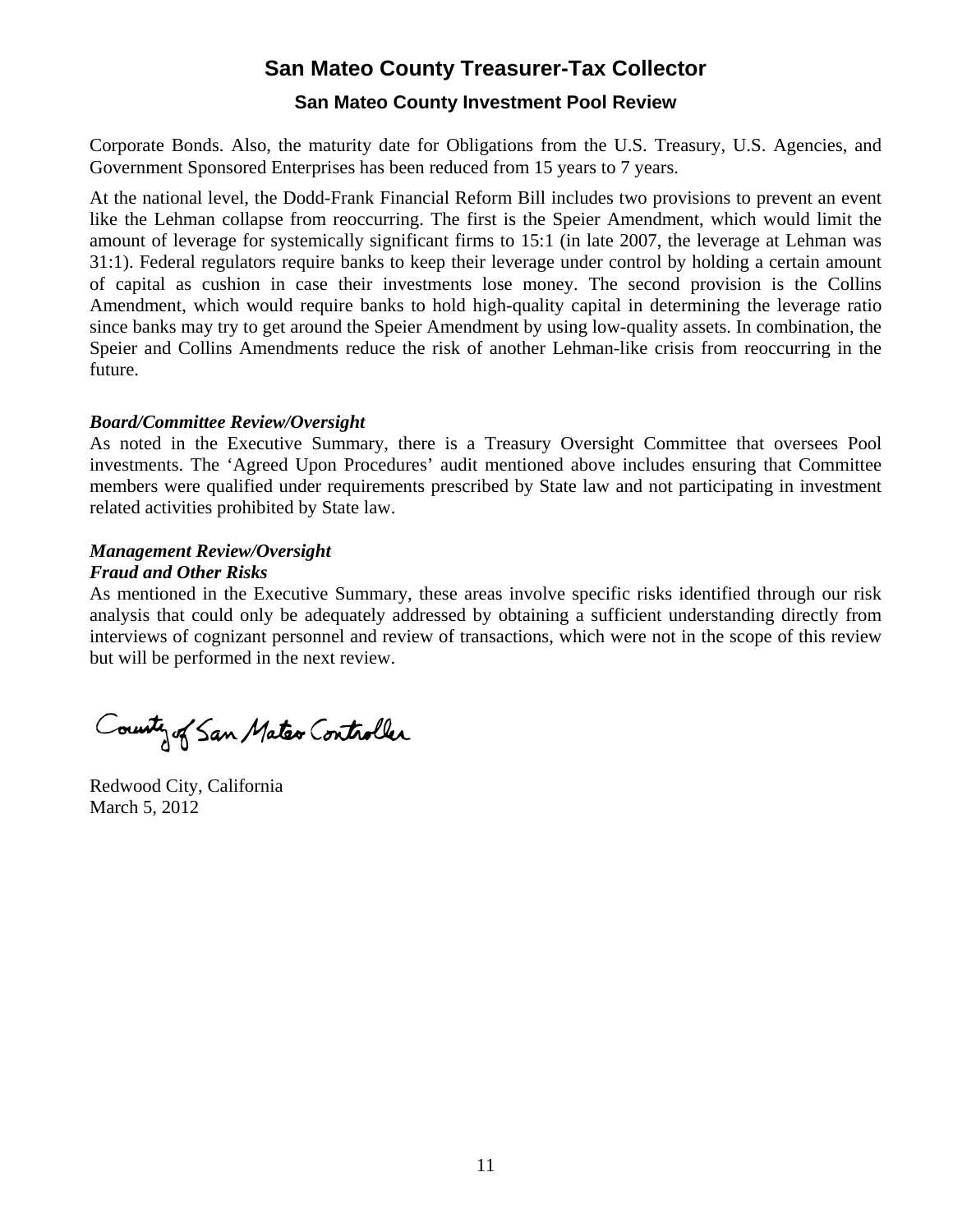#### **San Mateo County Investment Pool Review**

#### References:

- FY 2011-12 San Mateo County Adopted Budget
- Treasurer-Tax Collector's Monthly Investment Reports
- Treasury Oversight Committee and Investment Policy Independent Accountant's Report on Applying Agreed-Upon Procedures FY 2009-10 & FY 2010-11
- 'Lehman's Ghost Haunts California' Wall Street Journal, February 24, 2010.
- Statement of the Honorable Jackie Speier House Committee on Financial Services, Hearing on the Effect of the Lehman Brothers Bankruptcy on State and Local Governments, May 5, 2009
- Lehman Update Letter to Pool Participants Treasurer-Tax Collector, September 22, 2011.
- Finance and Operations Committee Meeting Minutes June 17, 2009
- County Of San Mateo Investment Pool Investment Consultant's Report by Alan Biller and Associates June 17, 2009
- 'Moody's, S&P Lose Bid to End Calpers Lawsuit Over Ratings of SIV Vehicles' Bloomberg, January 11, 2012.
- County of San Mateo Pooled Fund Investment Policy 2008 & 2011
- County of San Mateo Comprehensive Annual Financial Report Fiscal Year Ended June 30, 2010 & 2011
- Local Agency Investment Guidelines California Debt & Investment Advisory Commission, January 1, 2011
- Best Practice: Considerations for Using Local Government Investment Pools (LGIPs) Government Finance Officers Association, October 17, 2008.
- Best Practices Review of the LGIP: Independent Advice for the Institutional Investor Ennis Knupp + Associates, June 2009.
- 'How to Avoid the Next Lehman Brothers' The Motley Fool, June 22, 2010.

The graphic on the cover page is from 'Insight: Delivering Value to Stakeholders' (by Patty Miller, CIA, CISA, CPA and Tara Smith, CIA) and depicts the Value Proposition of the internal auditing profession as developed by The Institute of Internal Auditors to provide an overview of how internal audit delivers value.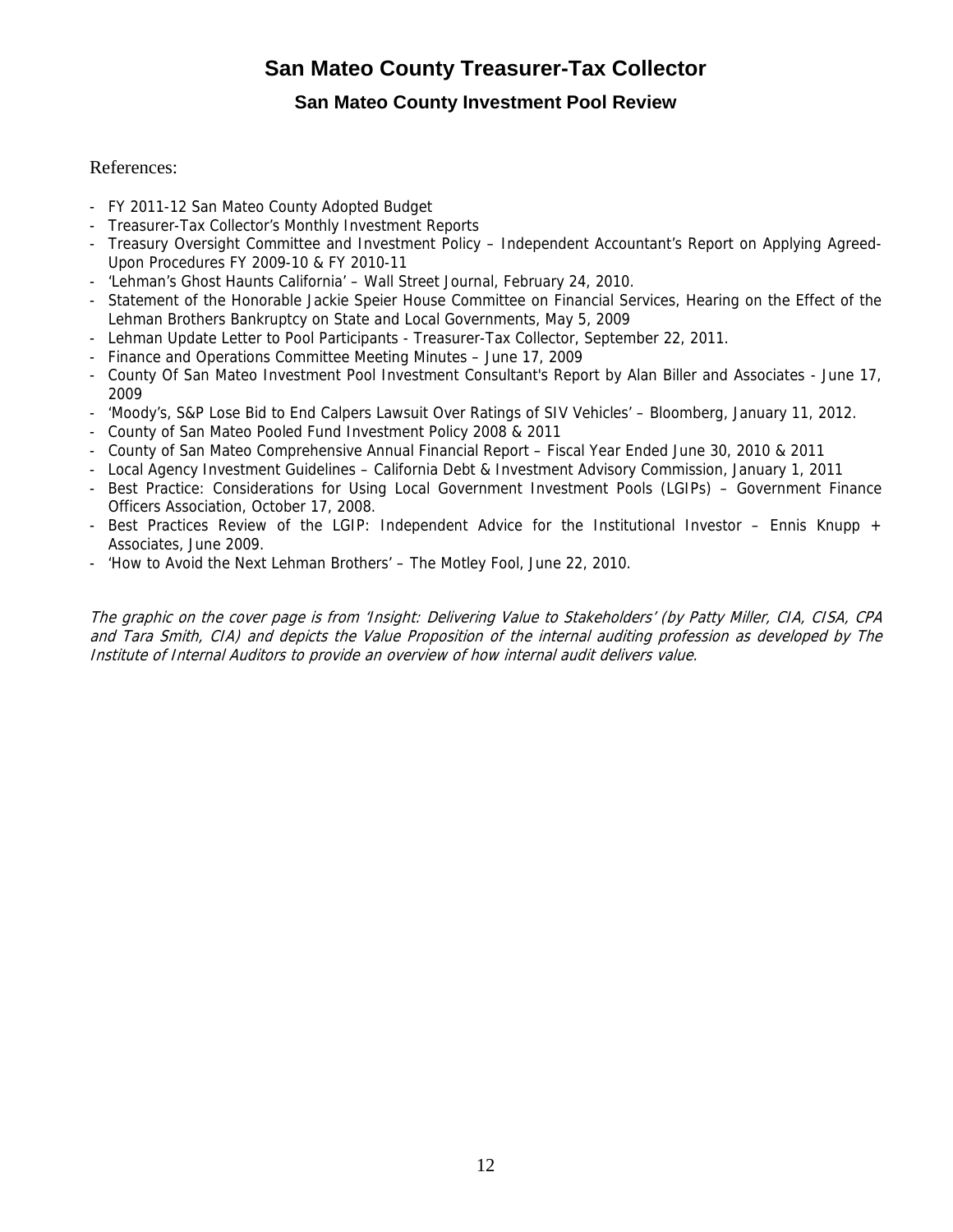#### **San Mateo County Investment Pool Review**

| <b>POOL INVESTMENT YIELDS</b>          |        |         |        |        |         |         |         |         |         |        |
|----------------------------------------|--------|---------|--------|--------|---------|---------|---------|---------|---------|--------|
|                                        | FY 01- | FY 02-  | FY 03- | FY 04- | FY 05-  | FY 06-  | FY 07-  | FY 08-  | FY 09-  | FY 10- |
| <b>Description</b>                     | 02     | 03      | 04     | 05     | 06      | 07      | 08      | 09      | 10      | 11     |
| <b>San Mateo County</b>                | 4.0%   | 3.5%    | 2.8%   | 3.0%   | 3.7%    | 4.3%    | 4.3%    | 1.6%    | 1.1%    | 1.3%   |
|                                        |        |         |        |        |         |         |         |         |         |        |
| <b>CA Local Agency Investment</b>      |        |         |        |        |         |         |         |         |         |        |
| <b>Fund (LAIF)</b>                     | 3.4%   | 2.2%    | 1.5%   | 2.3%   | 3.9%    | 5.1%    | 4.3%    | 2.2%    | 0.7%    | 0.5%   |
| Avg. 90 Day US T-Bills                 | 2.7%   | $1.2\%$ | 1.3%   | 2.2%   | 4.1%    | 4.9%    | 2.8%    | 0.5%    | 0.1%    | 0.1%   |
|                                        |        |         |        |        |         |         |         |         |         |        |
| <b>Fresno County</b>                   |        | 2.6%    | 2.0%   | 2.3%   | 3.4%    | 5.0%    | 4.7%    | 2.9%    | 2.1%    | 1.9%   |
| <b>Los Angeles County</b>              |        |         |        | 2.2%   | 3.9%    | 5.3%    | 4.6%    | 2.6%    | 1.5%    | 1.3%   |
| <b>Monterey County</b>                 |        |         |        |        |         | 5.2%    | n/a     | n/a     | 0.7%    | 0.6%   |
| <b>Orange County</b>                   | 3.1%   | 1.8%    | 1.3%   | 2.2%   | 4.0%    | 5.2%    | 4.4%    | 2.1%    | 1.0%    | 0.7%   |
| <b>Riverside County</b>                |        | 1.8%    | 1.4%   | 2.3%   | 3.8%    | 5.0%    | 4.5%    | 2.4%    | 1.1%    | 0.7%   |
| <b>Sacramento County</b>               |        |         |        |        |         |         | 4.5%    | 2.5%    | 1.0%    | 0.6%   |
| <b>San Bernadino County</b>            | 4.4%   | 2.8%    | 2.1%   | 2.5%   | 3.8%    | 4.8%    | 4.5%    | 2.6%    | 1.4%    | 0.9%   |
| <b>San Diego County</b>                |        |         |        |        |         | 5.1%    | 4.6%    | 2.5%    | 1.2%    | 0.7%   |
| <b>San Francisco City &amp; County</b> | 4.1%   | 2.8%    | 1.9%   | 2.3%   | 4.2%    | 5.2%    | 4.3%    | 2.6%    | 1.4%    | 1.2%   |
| <b>Santa Barbara County</b>            |        |         |        |        |         | 4.5%    | 4.3%    | 2.5%    | 1.2%    | 0.9%   |
| <b>Santa Clara County</b>              |        |         |        |        |         |         |         |         | 1.1%    | 0.6%   |
| <b>Solano County</b>                   |        |         |        |        |         |         |         |         | 1.2%    | 0.9%   |
| <b>Sonoma County</b>                   |        |         |        |        |         |         |         |         |         | 0.7%   |
| <b>Stanislaus County</b>               | 3.8%   | 2.5%    | 1.8%   | 2.2%   | 3.3%    | 4.6%    | 4.3%    | 2.8%    | 1.5%    | 1.1%   |
|                                        |        |         |        |        |         |         |         |         |         |        |
| <b>Selected Counties' LGIP Avg.</b>    | 3.9%   | 2.4%    | 1.7%   | 2.3%   | 3.8%    | 5.0%    | 4.5%    | 2.5%    | 1.3%    | 0.9%   |
| Variance                               | 0.2%   | 1.1%    | 1.1%   | 0.7%   | $-0.1%$ | $-0.7%$ | $-0.2%$ | $-0.9%$ | $-0.2%$ | 0.3%   |

#### **Appendix 1: California Local Government Investment Pools Yields**

The accepted performance benchmarks used by LGIPs include the CA Local Agency Investment Fund (LAIF) and the average 90 Day US T-Bills. The LAIF is a voluntary program created by statute as an investment alternative for California's local governments and special districts. This program offers local agencies the opportunity to participate in a major portfolio, which invests hundreds of millions of dollars, using the investment expertise of the State Treasurer's Office investment staff. The state limit, however, is set at \$50 million.

The table above shows the San Mateo County Investment Pool:

- $\triangleright$  Has higher yields than LAIF 6 out of 10 FY's (yield is the same in one FY)
- $\triangleright$  Has higher yields than the 90 Day T-Bills in 8 out of 10 FY's
- $\triangleright$  Higher yields than the selected California County LGIP average in 5 out of 10 FY's

| <b>Description</b>                            | Last 3 Year Avg. | Last 5 Year Avg. | Last 10 Year Avg. |
|-----------------------------------------------|------------------|------------------|-------------------|
|                                               |                  |                  |                   |
| <b>San Mateo County Investment Pool</b>       | $1.3\%$          | 2.5%             | 3.0%              |
|                                               |                  |                  |                   |
| <b>CA Local Agency Investment Fund (LAIF)</b> | 1.1%             | 2.6%             | 2.6%              |
| Avg. 90 Day US T-Bills                        | 0.3%             | 1.7%             | 2.0%              |
| Selected CA County LGIP Avg.                  | 1.6%             | 2.8%             | 2.8%              |

The table above shows the San Mateo County Investment Pool (3-, 5-, and 10-year averages):

Has higher yields than LAIF in 3-year and 10-year averages; 0.1% lower in 5-year average